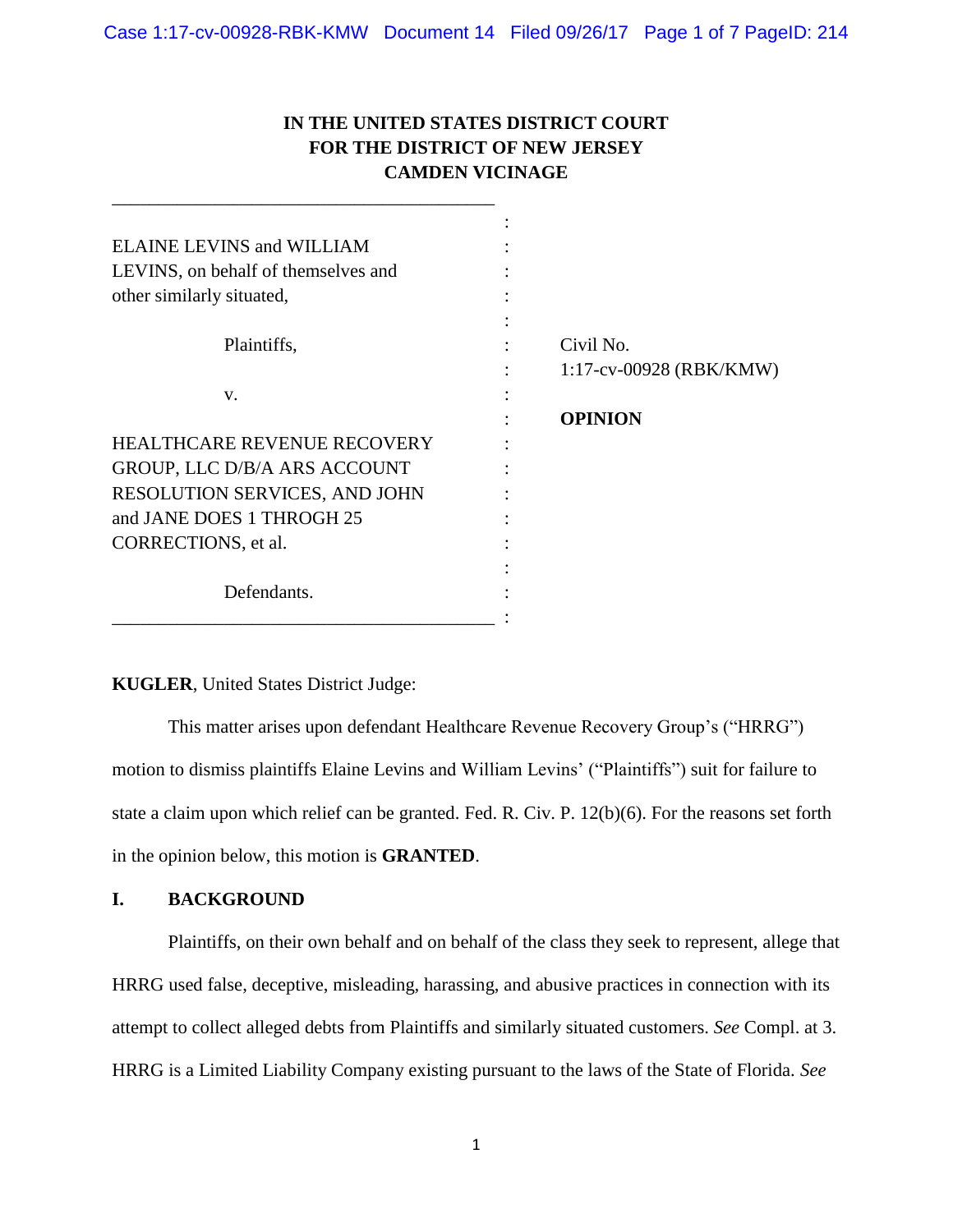Compl. at 2; Def. Br. Ex. B. It operates as a debt collector, with its principal place of business in City of Sunrise, Florida. Compl. at 2*.* "ARS Account Resolution Services" is an unincorporated division of HRRG and registered as an alternative trade name for HRRG with the State of New Jersey. *See* Def. Br. Ex. C.

Plaintiffs specifically contend that HRRG collection practices violate the Fair Debt Collection Practices Act, 15 U.S.C. § 1692 ("FDCPA"), because the practices:

- (a) fail to provide meaningful disclosure of HRRG's identity;
- (b) use false representations and deceptive means to collect or attempt to collect any debt and to obtain information concerning a consumer; and
- (c) use the name of any business, company, or organization other than the true name of the debt collections business, company, or organization.

*See* Compl. at 3*.* Plaintiffs allegedly owe a medical debt. *Id.* at 5. That debt was assigned, placed, or transferred to HRRG for collection. *Id.* HRRG then contacted Plaintiffs and thirdparties via telephone and left messages in an attempt to collect the alleged debt, which HRRG contends is in default. *Id.* HRRG's pre-recorded message is transcribed as follows:

ARS calling. Please return our call at 1-800-694-3048. ARS is a debt collector. This is an attempt to collect a debt. Any information obtained will be used for that purpose. Again, our number is 1-800-694-3048. Visit us at <u>www.arspayment.com</u>.

*See* Compl. at 6.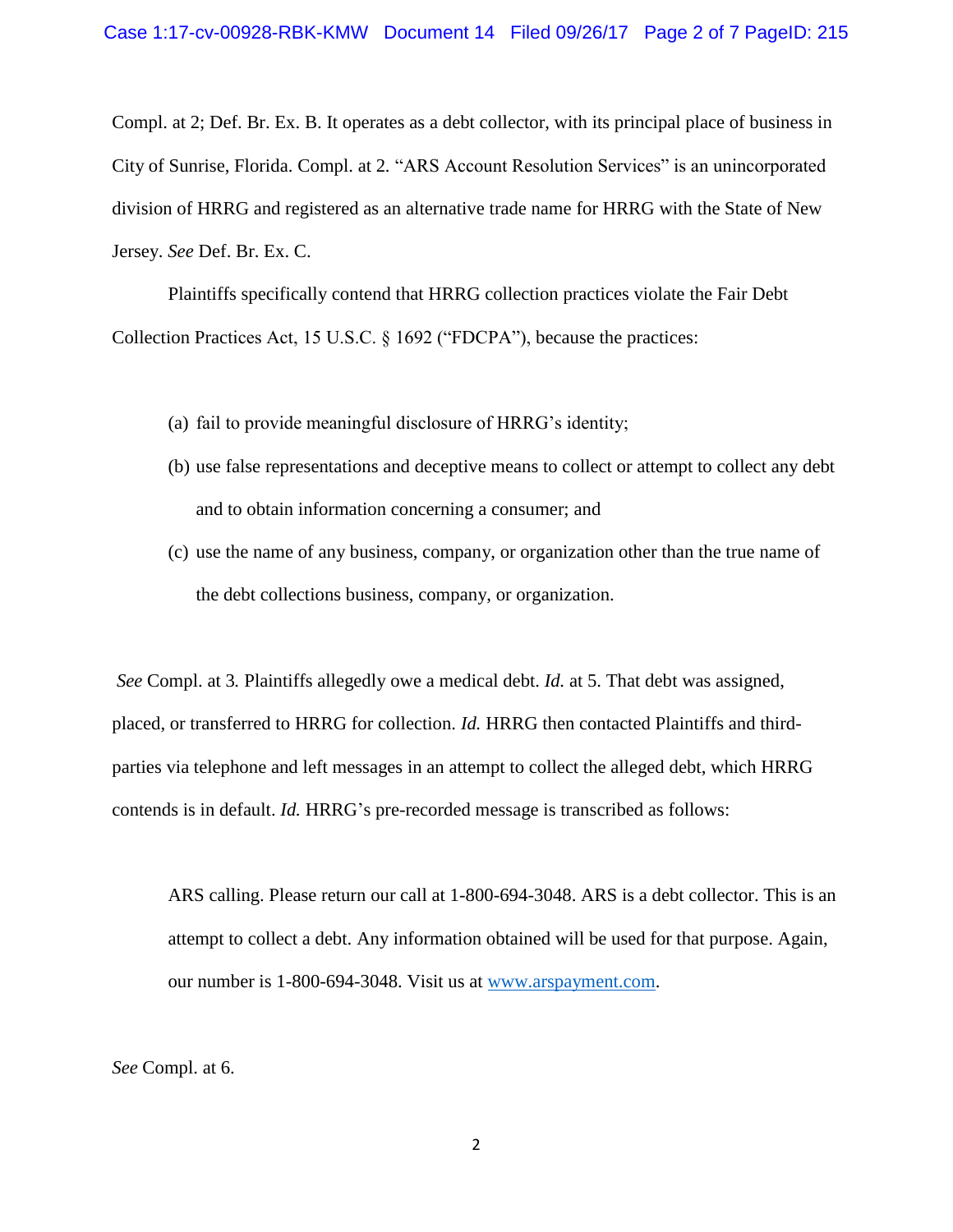Plaintiffs allege that this message violates FDCPA. First, they maintain that it does not satisfy the "meaningful disclosure" requirement. § 1692(d)(6). There are other debt collectors, along with numerous other types of businesses, that use the name "ARS" in New Jersey.<sup>1</sup> As such, Plaintiffs maintain that the only way for Plaintiffs and/or a least sophisticated consumer to obtain the identity of the caller, and to ascertain the purpose underlying the messages, is to place a return call to the telephone number provided. Compl. at 8. This, Plaintiffs say, constitutes an inappropriate duty to investigate. *Id.*; Pl. Br. at 17. Plaintiffs further contend that it is deceptive and improper to abbreviate "ARS Account Resolution Services" as "ARS" for the purposes of collection because "ARS" is not the defendant corporation's true name. Plaintiffs have thus brought this case as a class action on behalf of all persons with addresses in the State of New Jersey for whom HRRG left such a voice message. *Id.*

#### **II. STANDARD**

 $\overline{\phantom{a}}$ 

Federal Rule of Civil Procedure 12(b)(6) allows a court to dismiss an action for failure to state a claim upon which relief can be granted. When evaluating a motion to dismiss, "courts accept all factual allegations as true, construe the complaint in the light most favorable to the plaintiff, and determine whether, under any reasonable reading of the complaint, the plaintiff may be entitled to relief." *Fowler v. UPMC Shadyside*, 578 F.3d 203, 210 (3d Cir. 2009) (quoting *Phillips v. County of Allegheny*, 515 F.3d 224, 233 (3d Cir. 2008)). In other words, a complaint survives a motion to dismiss if it contains sufficient factual matter, accepted as true, to "state a claim to relief that is plausible on its face." *Ashcroft v. Iqbal*, 556 U.S. 662, 678 (2009); *Bell Atlantic Corp. v. Twombly*, 550 U.S. 544, 570 (2007).

<sup>&</sup>lt;sup>1</sup> Including ARS National Services, Inc., a California corporation registered to transact business in New Jersey, and Advanced Recovery Systems, Inc., a Mississippi corporation also registered to transact business in New Jersey.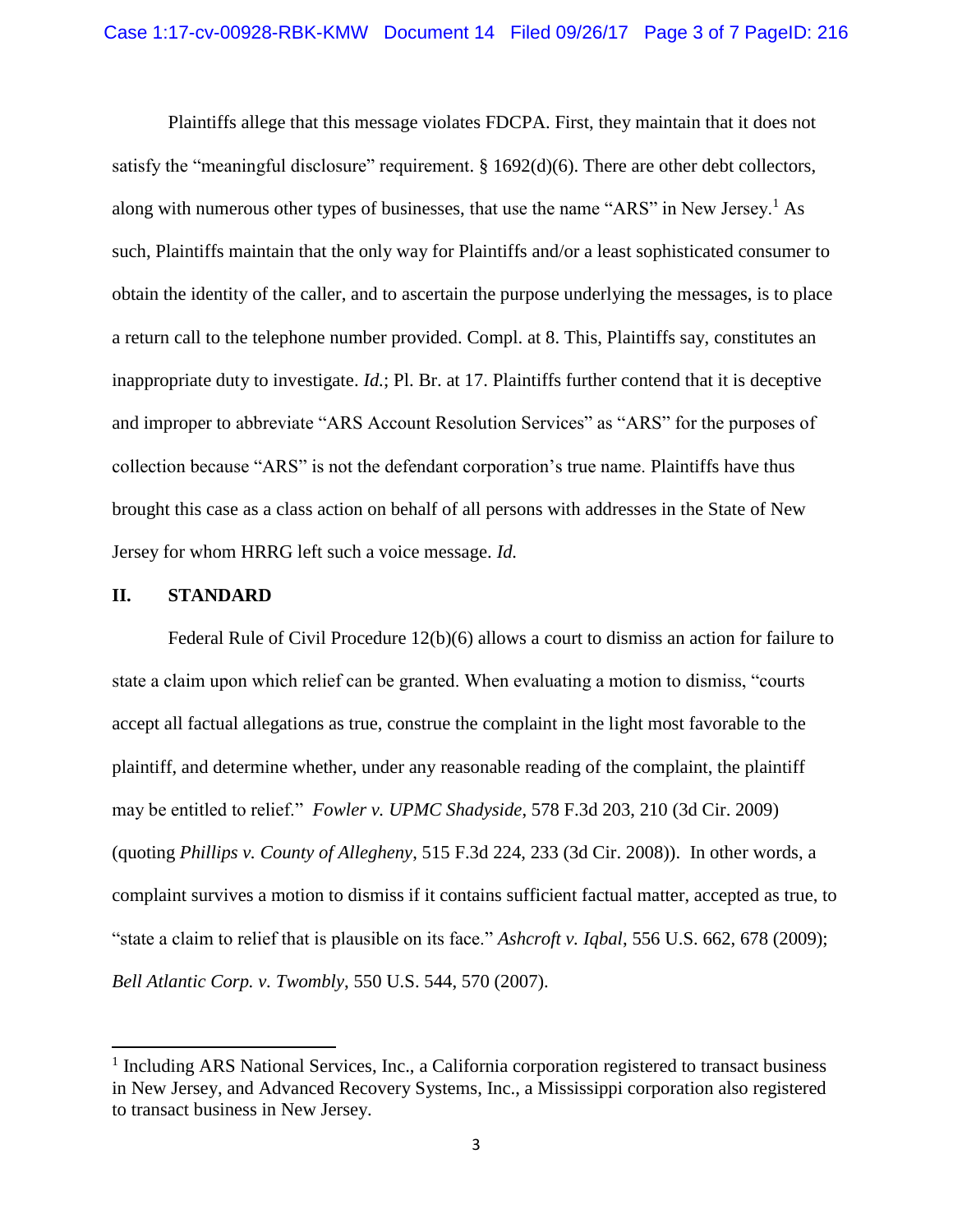To make this determination, a court conducts a three-part analysis. *Santiago v.* 

*Warminster Twp.*, 629 F.3d 121, 130 (3d Cir. 2010). First, the court must "tak[e] note of the elements a plaintiff must plead to state a claim." *Id.* (quoting *Iqbal*, 556 U.S. at 675). Second, the court should identify allegations that, "because they are no more than conclusions, are not entitled to the assumption of truth." *Id.* at 131 (quoting *Iqbal*, 556 U.S. at 680). Finally, "where there are well-pleaded factual allegations, a court should assume their veracity and then determine whether they plausibly give rise to an entitlement for relief." *Id.* (quoting *Iqbal*, 556 U.S. at 680). This plausibility determination is a "context-specific task that requires the reviewing court to draw on its judicial experience and common sense." *Iqbal*, 556 U.S. at 679. A complaint cannot survive where a court can only infer that a claim is merely possible rather than plausible. *Id.*

#### **III. ANALYSIS**

HRRG argues that Plaintiffs have failed to plead facts that give rise to a plausible entitlement for relief. *See* Def. Br. HRRG maintains that the telephone messages provide meaningful disclosure of HRRG's identity and the reason for the call, do not use false representations or deceptive means to collect, and use one of HRRG's true names. *See Id.* at 1-3. To prevail on an FDCPA claim, a plaintiff must prove that: (1) she is a consumer; (2) the defendant is a debt collector; (3) the defendant's challenged practice involves an attempt to collect a "debt" as defined by the FDCPA; and (4) the defendant has violated a provision of the FDCPA in its attempt to collect the debt. *Douglass v. Convergent Outsourcing*, 765 F.3d 209, 303 (3d. Cir. 2014). HRRG's 12(b)(6) motion to dismiss constitutes a challenge to Plaintiffs' pleadings as to the fourth part of the equation; HRRG maintains that the messages it left are

4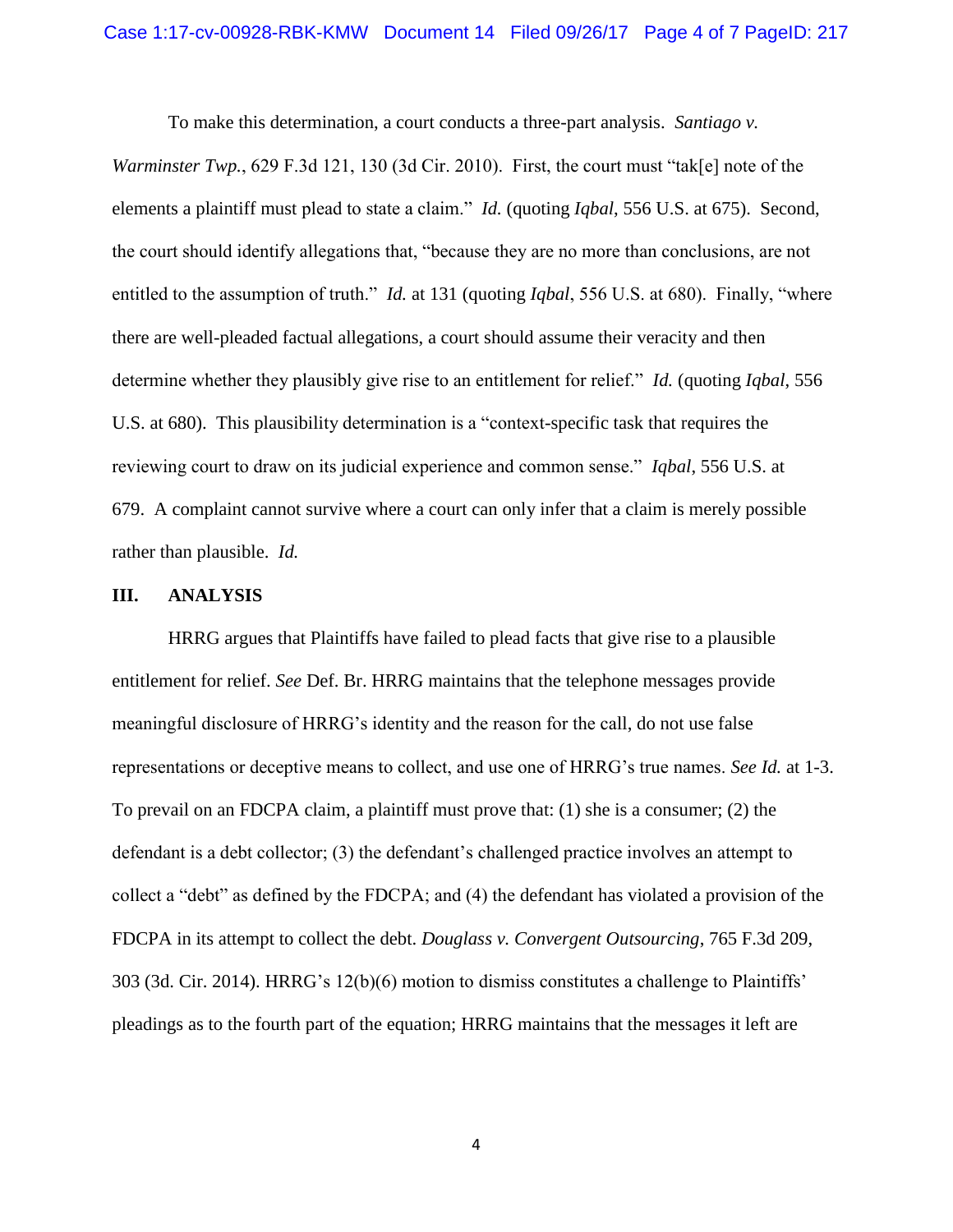within relevant parameters allowed by the FDCPA.<sup>2</sup> Fed. R. Civ. P. HRRG's position is correct—the facts pleaded do not constitute violations of the FDCPA and thus the Plaintiffs have not presented a plausible basis for relief.

### *HRRG's Calls Provide Meaningful Disclosure of HRRG's Identity.*

The FDCPA prohibits "any conduct the natural consequence of which is to harass, oppress, or abuse any person in connection with the collection of a debt." § 1692(d). § 1692(d)(6) bans telephone calls that do not provide "meaningful disclosure of the caller's identity." Meanwhile, "numerous district courts have determined that a debt collector's failure to reveal itself as a collection agency when leaving messages violate[s] the FDCPA." *Pisarz v. GC Services Ltd. Partnership*, 2017 WL 1102636, at \*6 (D.N.J. March 24, 2017) (citing *Gryzbowski v. I.C. Sys.*, 691 F. Supp. 2d 618, 623 (M.D. Pa 2010); *Hosseinzadeh v. M.R.S. Assocs., Inc.*, 387 F. Supp. 2d 1104, 1116 (C.D. Cal. 2005); *Masciarelli V. Boudreau & Assocs.*, 529 F. Supp. 2d 183, 185 (D. Mass. 2007); *Foti v. NCO Fin. Sys., Inc.*, 424 F. Supp. 2d 643, 669 (S.D.N.Y. 2006); *Mark v. J.C. Christensen & Assocs., Inc.*, No. 09-100, 2009 WL 2407700, at \*4 (D. Minn. 2009) ("[M]eaningful disclosure' requires a debt collector to 'disclose enough information so as to not mislead the recipient as to the purpose of the call.")).

HRRG's messages unmistakably inform the consumer that HRRG is calling to collect a debt. ARS is an alternate trade name for HRRG registered with the State of New Jersey. The least sophisticated consumer understands that "[t]his is an attempt to collect a debt" unambiguously means just that. A return number and website are provided as well should the consumer have any questions as to the caller's identity or intentions.

 $\overline{\phantom{a}}$ 

 $2$  Plaintiffs have pleaded facts sufficient to demonstrate that—for the purposes of the statute— Plaintiffs are consumers, HRRG is a debt collector, and HRRG's phone messages constitute an attempt to collect a debt. HRRG has not disputed these assertions.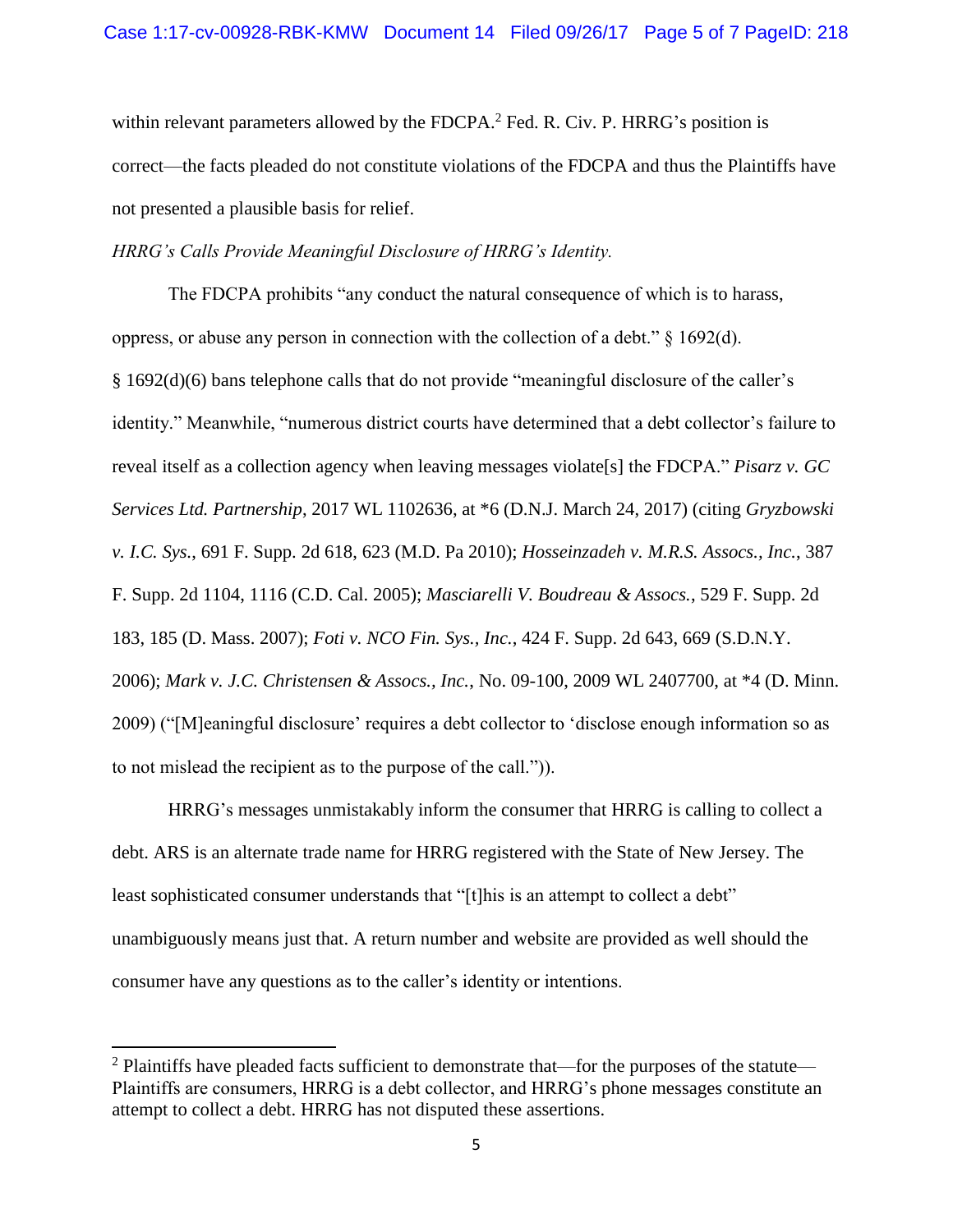Such plain identification and disclosure leaves no doubt as to the nature of the call and who Plaintiffs allegedly owe money to. As such, HRRG's messages satisfy the meaningful disclosure requirement.

*HRRG's Use of "ARS" as an Alternate Trade Name Does Not Violate FDCPA.*

No business, company, or organization may use a name other than its true name. 15 U.S.C. § 1692(e)(14). "True name" includes registered alternate names. *Boyko v. Am. Int'l Group., Inc.*, No. 08-2214, 2012 WL 2132390 (D.N.J. June 12, 2012). To use an alternate name, the business, company, or organization must register or license the alternate name where it was incorporated, where it maintained its principal place of business, or where the Plaintiff was injured. *Id.*

Plaintiffs maintain that abbreviating "ARS Account Resolution Services" to "ARS" for the purposes of the phone message is improper. This Court cannot agree. *See Pescatrice v. Elite Recovery Serv.*, 2007 U.S. Dist. LEXIS 29616 (S.D. Fla. 2007). The word "name" encompasses references to a corporation by its initials. *See Strand v. Diversified Collection Serv.*, 380 F.3d 316 (8th Cir. 2004). HRGG registered the name "ARS Account Resolution Services" as an alternate trade name with the State of New Jersey. Plaintiffs' alleged injury occurred in the State of New Jersey. As such, HRRG's use of "ARS" is acceptable. Such an abbreviation of HRRG's trade name does not prejudice Plaintiffs—it is not deceptive.

*HRRG's Phone Calls Do Not Constitute False Representations or Deceptive Means of Collecting Debts.*

As discussed, HRRG's use of "ARS" constitutes a "true name" and provides meaningful disclosure of HRRG's identity. Plaintiffs and/or least sophisticated consumers can tell who is calling and for what reason. While Plaintiffs argue that the inclusion of a phone number and